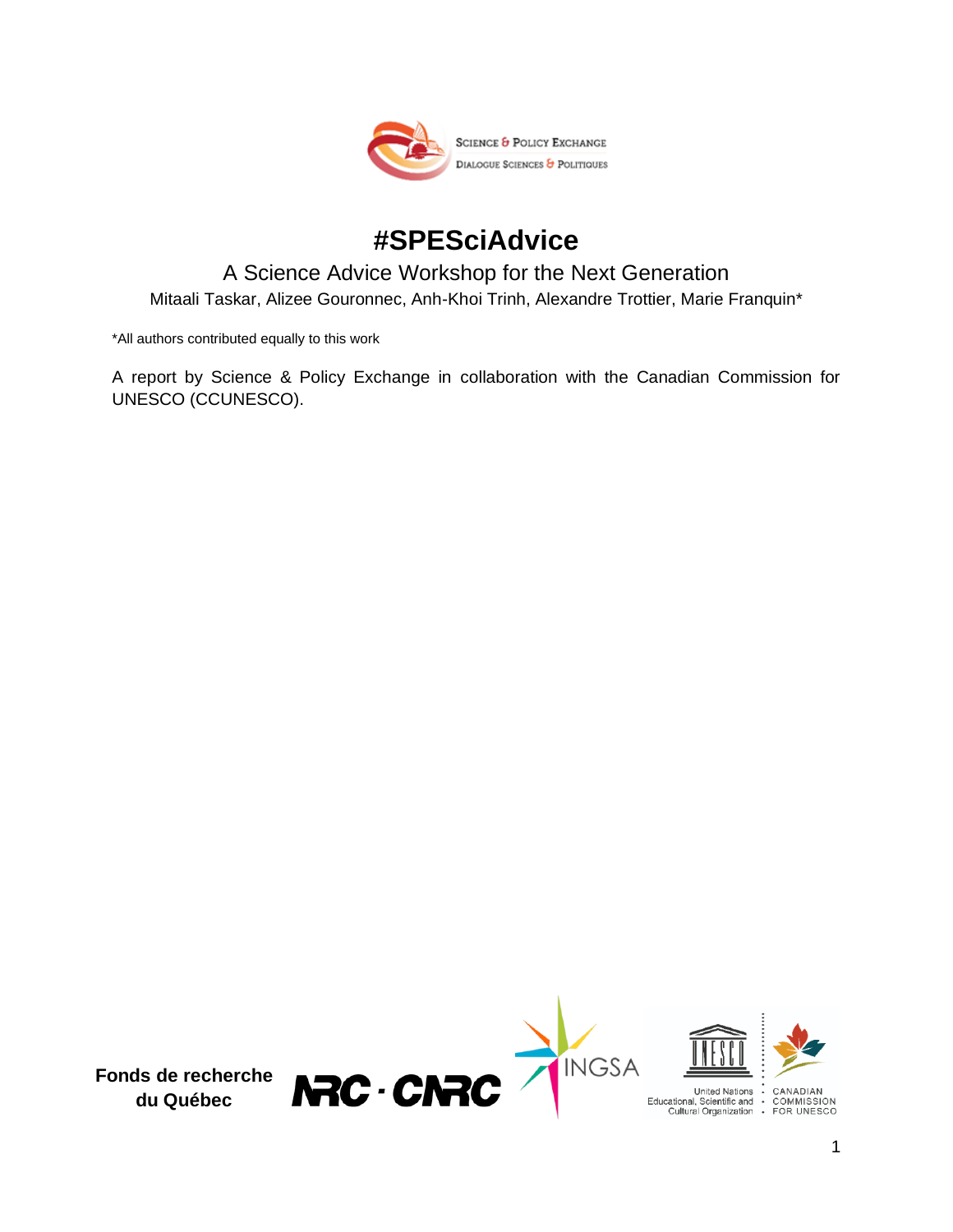## **INTRODUCTION**

Training the next generation of scientists and researchers is very important. We believe that research excellence requires understanding the impact of research on the community, in particular, the impact of research on policy. This workshop provided a selected pool of students and early career researchers (ECRs) with experience in government advice and interaction with key stakeholders at the government. The workshop was based on fictionalized case studies from the International Network for Government Science Advice (INGSA) of real-world scenarios. During the exercise, participants received guidance from experienced science advisory professionals during both their preparation and delivery of concise and relevant science advice.

One of the main goals of [Science & Policy Exchange](https://www.sp-exchange.ca/) (SPE) is to foster the student voice in evidence-informed decision making. This workshop allowed us to share our commitment to evidence-informed science policy. It also provided hands-on experience, allowing the participants to understand the stakes and importance of policy while gaining insight into how evidenceinformed science policy is done. The participants gained new skills as well as new outlooks on their own research, and research in general, from the policy perspective.

This activity provided graduate students and young researchers with the initial building blocks for understanding the challenges of delivering science advice in an effective manner to support evidence-informed policy decisions. In addition, it familiarized the Montreal student community with INGSA. The INGSA 4th International Conference on Science Advice to Government will be held in Montréal, Quebec, September 15-17, 2020 at Palais des congrès de Montréal.

Science and Policy Exchange is proud to present this report summarizing the experience from the participants' point of view and redacted by the participants. This document will be largely distributed across the SPE network, particularly on our very active social media platforms. We will also communicate the results of this workshop at conferences, such as CSPC and AAAS.

#### **I: The Workshop**

As highlighted by the facilitators of the workshop, when working in science policy and science advice, one's role is to primarily advise ministries on scientific matters being discussed for developing government strategy or law. These discussions are also necessary when urgent decisions have to be taken following a crisis. A science policy advisor requires qualities such as good networking skills, patience and resilience, knowing how to summarize and write clearly and concisely. In addition, understanding the decision-making environment and what can interfere with it, such as emotions, lobbies and motivations is crucial, though it may not be obvious at first for the ECRs entering the science policy world.

The SPE Science Advice workshop was an opportunity for the participants to discover science policy and the importance of communication skills in this field. The case studies were thoroughly appreciated and realized. In addition, it was a great networking opportunity considering the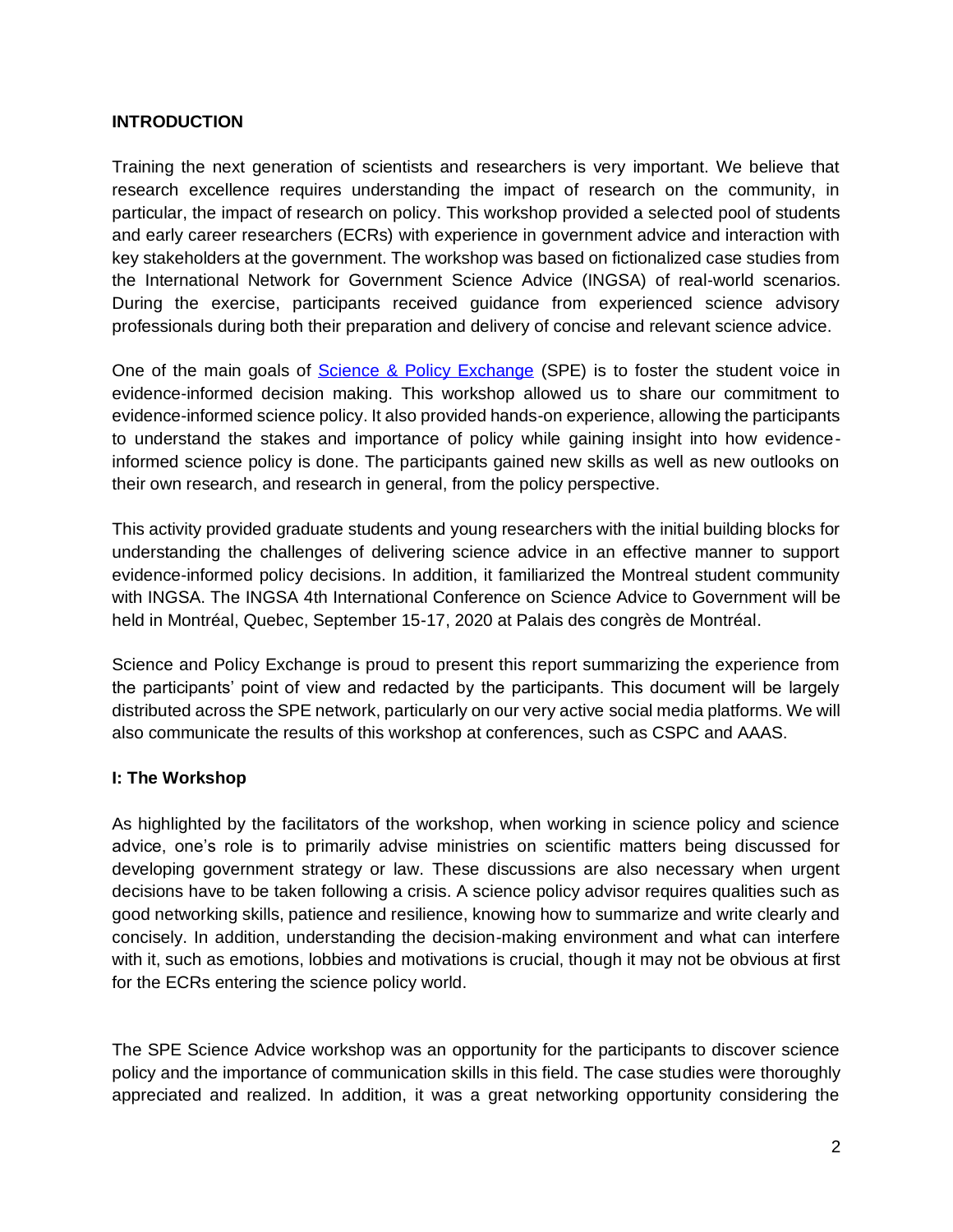different fields and career stages the participants came from. The participants were eager to meet one another and changed teams throughout the day to connect with all the attendees. The workshop was an enjoyable experience and all participants walked away with a better knowledge and interest in science policy. This format of workshops raises awareness and increases capacity building for the next generation of scientists and ECRs.

## **II: Analysis and problem solving: From Academic Researcher to Science Advisor**

During the workshop, participants engaged in case studies simulating three stages of science advice: analysis, public outreach and advocacy. Each of these stages requires a unique set of skills.

As academic researchers, most ECRs are very familiar with reading and analyzing papers in order to extract and sort relevant information. The SPE science advice workshop offered the participants a rare opportunity to translate their analytical skills to topics outside of their realm of expertise - and realized how empowering that experience can be. In many regards, science and policy analyses are similar. The goal is to solve a problem. It starts by understanding the complexity of the issue, and then offering solutions based on the best available data. However, in policy, the weight distribution of information can be shaped by the different opinions of various stakeholders. The participants learned the importance of listening and taking into account the various perspectives of stakeholders, with many having contrasting opinions.

Advocating for policies requires strong communication of the research and policy proposals to the public. Condensing large amounts of information into a brief presentation was well illustrated by a role-play interview with a journalist during the workshop. Researchers are accustomed to presenting their research (conferences, lectures or poster presentations), teaching or training more junior trainees. However, only a subset of them have previous science outreach experience and have attempted to communicate complex ideas to an audience of non-experts. While traditional communication opportunities may equip a researcher with lecturing communication skills, public outreach and media communication, especially in the form of an interview, is not a universal skill amongst academics. This workshop provided the participants a chance to hone their science communication skills.

Science outreach seeks to avoid and correct miscommunication and misunderstandings. Different stakeholders may come from diverse viewpoints, lifestyles, backgrounds, and may even carry unique misconceptions about the science at hand. When acting as a science advisor you must tailor your work with these differences in mind, as well as presenting yourself in accordance with the situation to ensure that positive relationships can develop.

Finally, the last step in science advice is the advocacy stage. During the workshop, this was portrayed by a role-play interview with a fictitious prime minister. Participants had a few minutes to advocate for their policies in this interview format. This format was foreign to most and therefore forced participants out of their comfort zone while allowing them to gain a new skill. This interview format more closely resembled a "sales pitch" meeting, rather than most traditional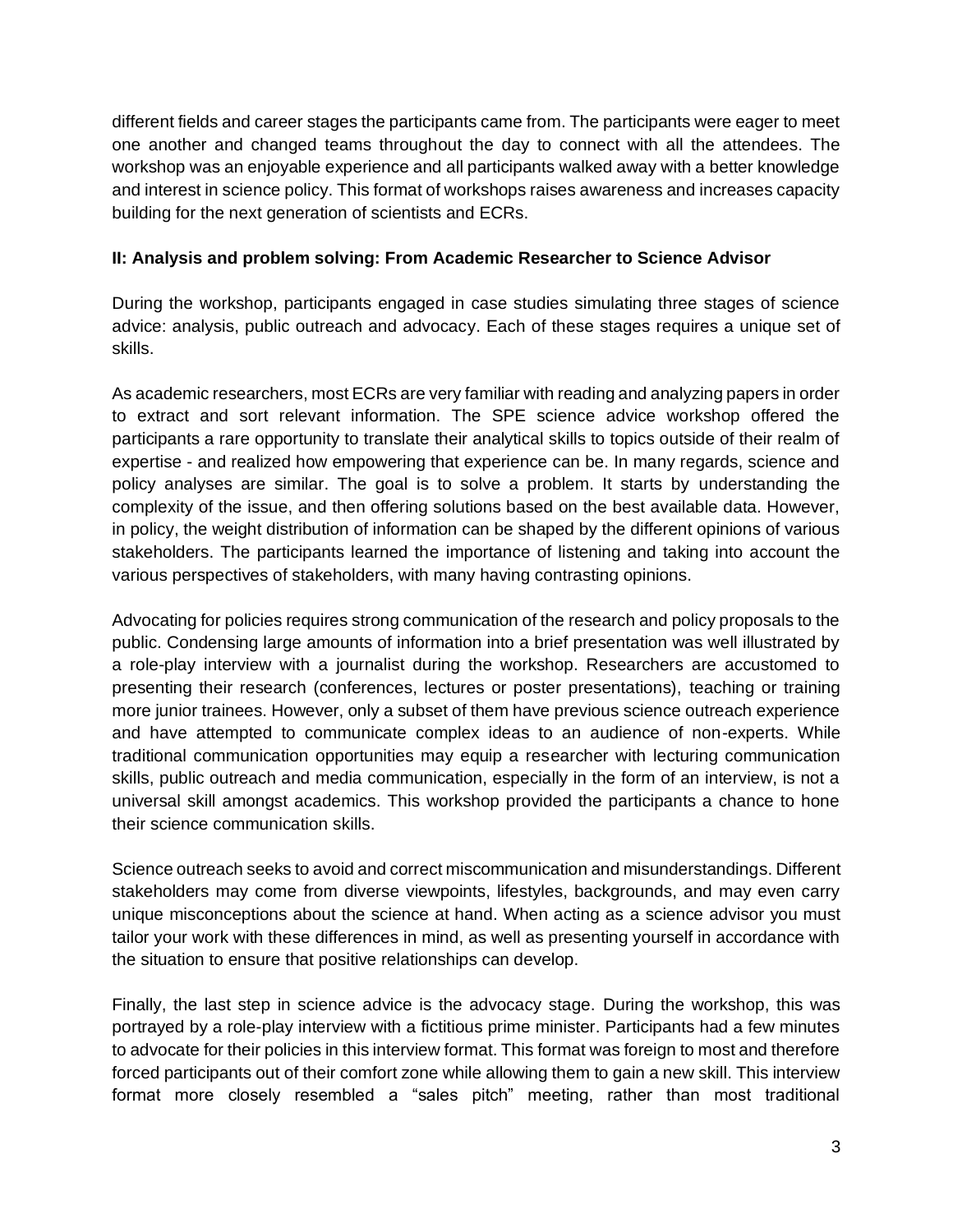communication formats in academia. There was a short amount of time to clearly, succinctly and persuasively convince the target audience to adopt the policies presented. A common issue among participants was to allocate too much time on explaining the details of the policy proposals instead of explaining its effect on stakeholders. This again shows the types of information that is valued by ECRs and policy makers can differ, but with further experience we can learn to navigate through these issues.

Participants of the *#SPESciAdvice: A science advice workshop for the next generation* found that they improved their ability to sort information and communication skills outside of their field of expertise. While there are clear distinctions between academic research and policy advocacy, many of the skills honed by ECRs in their traditional roles can be transitioned to the policy world. This workshop offered a unique experience to participants to learn how to transfer those skills.

## **III: Missing useful skills from academic training**

This workshop highlighted that academia must emphasize effective communication skills in conjunction with critical analysis techniques. The advantage of researchers in academia taking up the mantle of science advocacy and advice is an analytical mindset that allows for the promotion of evidence-based and peer-reviewed science.

Academia is structured at the undergraduate level for memorization of theory. Lab work and any semblance of experimentation are configured for consistent results obtained from controlled environments and already known from well-tested hypotheses. Academia does introduce the concept that all of its theories have been, and are, tested within set parameters. In terms of this translation to actual policy, this acknowledgement allows for identification of similar parameters and unique factors that have the potential to interfere with translation. At a graduate level, robustness of work is the standard, since it provides credibility to research. Many at this level do learn and apply valuable communication skills as they participate in seminars, conferences, and/or teach. These skills would be further refined with an added emphasis on communication to different communities of the general public.

To transition from researcher in academia to science policy advisor in the public service, there must be an acknowledgement toward the responsibility of conscientious science communication. A science advisor's role is to promote evidence-based policy: a collaboration between research application and the public's interest for the betterment of society. The role requires critical analysis skills, honed in graduate research, and to be well-informed on the newest advancements in a range of scientific disciplines. An advisor must also be aware of the general public's perception of scientific advances to properly navigate through misinformation and deliver sound advice on the steps forward.

These skills can be strengthened by improving knowledge of public policy and government administration. Understanding how to frame arguments and debates in a political setting is an invaluable skill, which is needed to improve policy-making by ensuring the science is sound.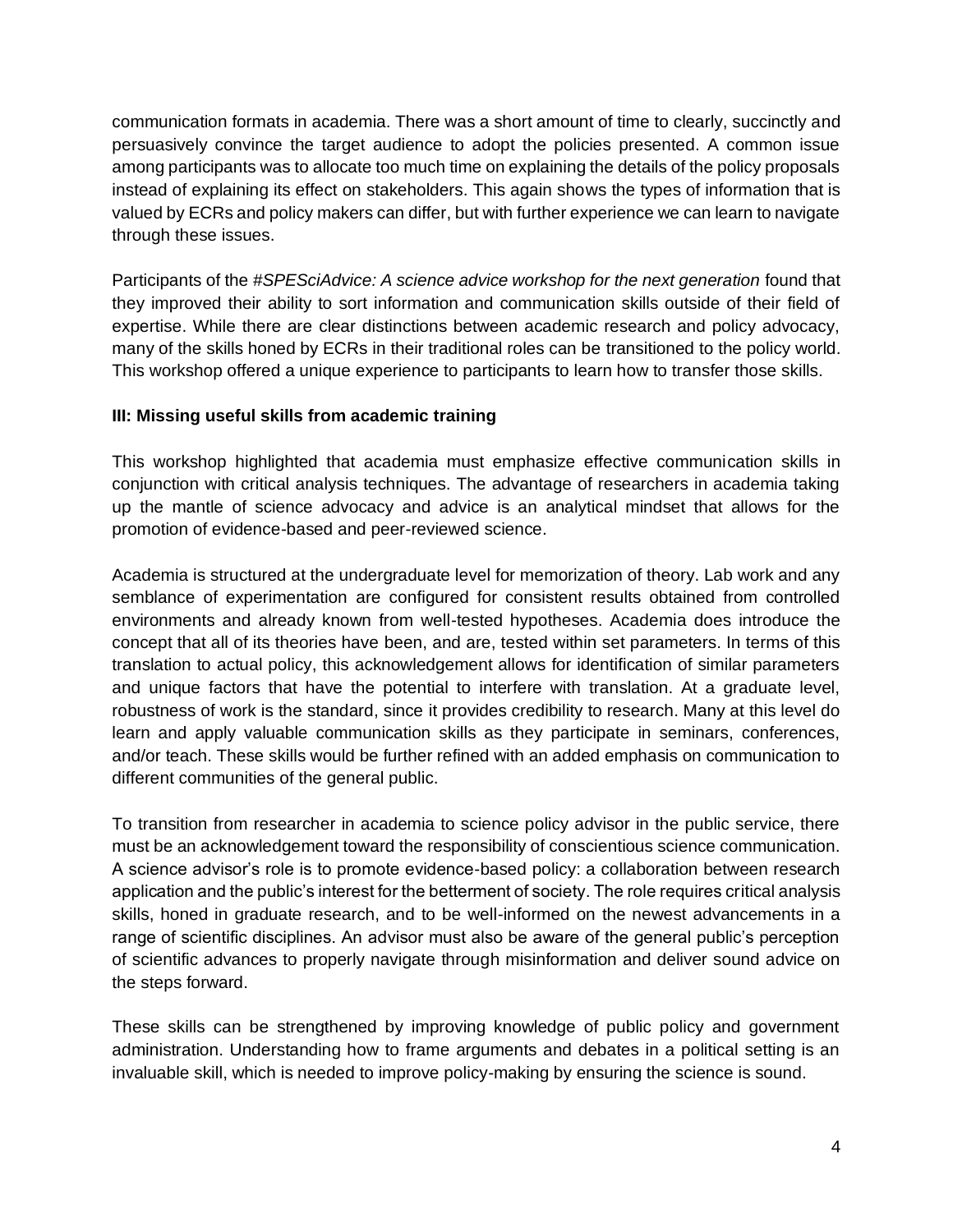#### **CONCLUSION**

In summary, the workshop took the participants outside of academia and demonstrated how science can benefit society. It built on the analytical skills scientists have developed and introduced them to other important areas of the decision making process. The presentations and exercises provided insight into the life of a science advisor and helped develop the skills required. The panelists focused on skills, such as effective communication and evidence-based decision making that are crucial not only in the science policy world but also in other scientific fields.

The event was a great opportunity to learn about science advice and practice it, but also to make valuable contacts. The exercises and discussions were a chance to exchange with other participants from various fields and backgrounds. Ultimately, both connections and skill development are paramount in making better use of science to improve our society.

#### **ACKNOWLEDGEMENTS**

The authors thank Sam Garnett, Samantha Bovaird, Arthi Ramachandran, and Tina Gruosso for critical reading of the report.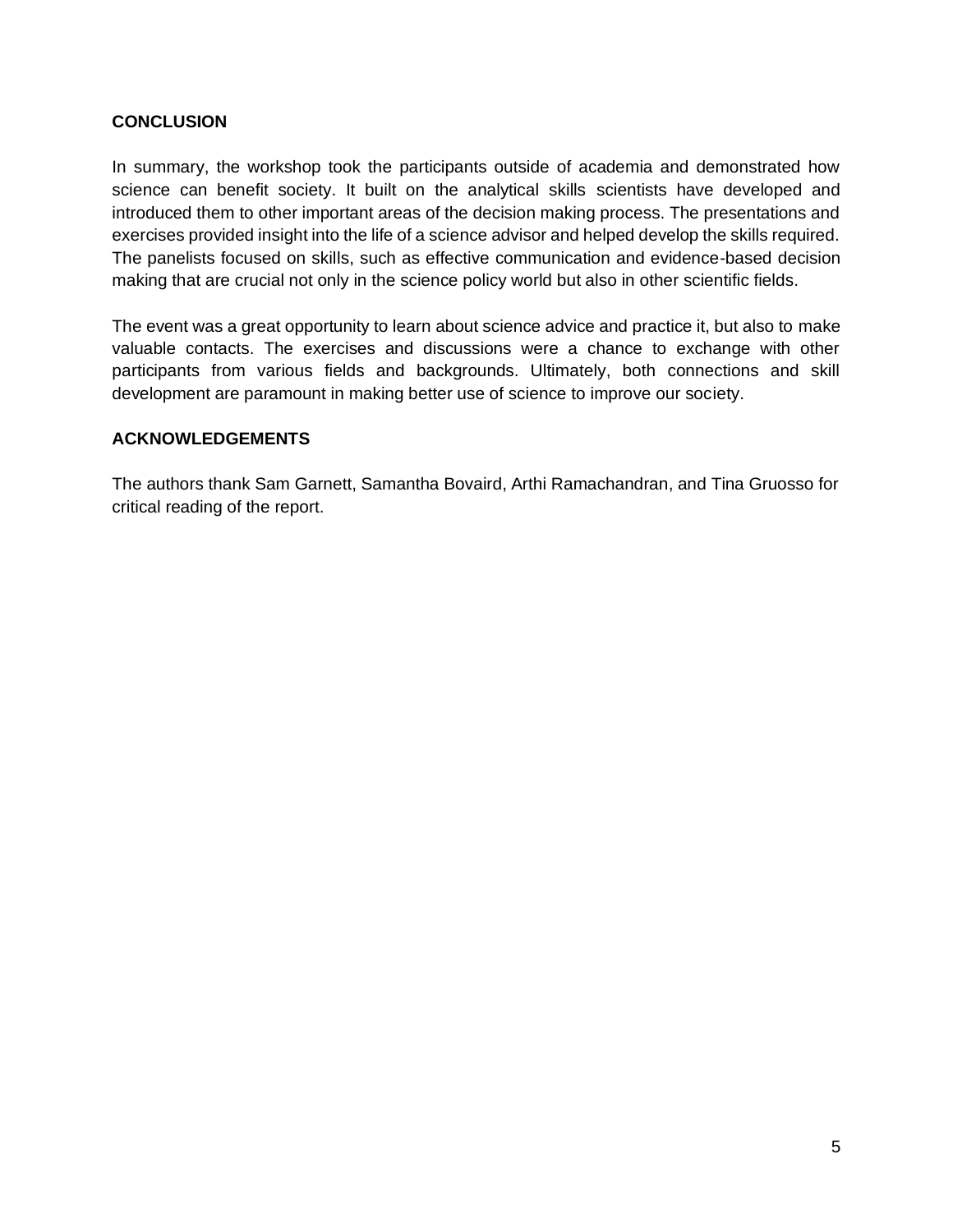#### **APPENDIX**

#### *I: About the participants*

SPE recognizes and values diversity and equity and made special efforts to ensure the inclusion of diverse and underrepresented populations, including those from underrepresented groups and the four designated groups: women, Indigenous peoples, persons with disabilities, and members of visible minorities. Our application process allowed for non-mandatory self-identification, the selection committee then took into account the self-identification data to fairly represent all minorities that were present in the pool of applicants.

Participants were selected amongst the pool of applicants who did our open online questionnaire. The selection process took into account research experience, policy experience or interest, fields of study, institution, and diversity criteria. The SPE selection committee valued diversity in all the different criteria and registered 40 participants of which 65% were female, ages varied between 23 to 46 years old, with 25% identifying as members of visible minorities. Participants were selected amongst graduate students (masters or PhD) and postdocs, as well as early career researchers. They were part of 10 different institutions in Québec and Ontario and study in over 25 different fields.

| Alia-Sarah Wouako                | Justin Marleau          |
|----------------------------------|-------------------------|
| Alizée Gouronnec                 | Lee Hamilton            |
| Anna Levinsson                   | Lola Welsch             |
| Ben Gold                         | Martha Lee              |
| <b>Brandon Shokoples</b>         | Mélanie Le Berre        |
| Brooke Struck                    | Mireille Gélinas        |
| <b>Charlotte Carrier-Belleau</b> | Mitaali Taskar          |
| Chloe Guinaudie                  | Nevicia Case            |
| Cintia Blanco                    | Olga Koppel             |
| Dominique Roche                  | Patrizio ntici          |
| Dorelle Hinton                   | Pauline Herst           |
| Emille Boulot                    | Peter Soroye            |
| Federico Alzamora                | <b>Philip Bouvrette</b> |
| J. Benjamin Kacerovsky           | Polina Ash              |
| Jesse Hudson                     | Rackeb Tesfaye          |
| Jonathan Lai                     | Valérie Langevin        |

#### **#SPESciAdvice Participants**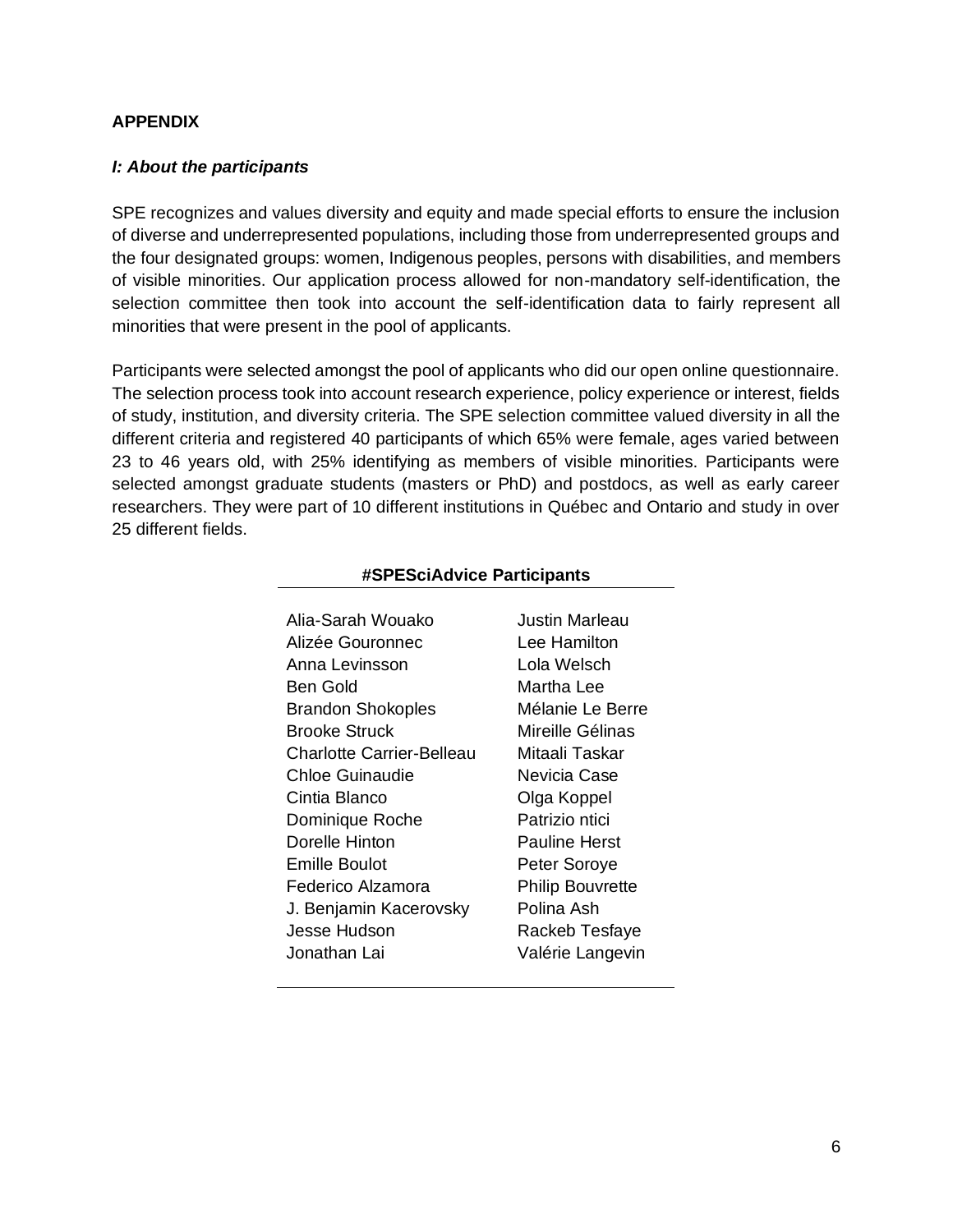#### **#SPESciAdvice Organizers**

Tina Gruosso Co-President Marie Franquin Co-President Shawn McGuirk **Internal Director** Arthi Ramachandran Treasurer Sam Garnett **VP External Relations** Palina Piankova VP Member Relations Samantha Bovaird **VP Marketing** Jacqueline Ha VP Communications Anh-Khoi Trinh Volunteer Suzanne van der Veldt Volunteer Laura Lyon Volunteer Connie Shen Volunteer

#### *II: The science advice case studies*

After lunch the participants were divided into groups and worked on the fictionalized case studies. Each group had to perform their case solutions in front of the group, with them offering feedback in a friendly and constructive atmosphere in return. The first case covered arguments for and against permitting gas extraction in Canada. The second case was hypothetical: attendees attempted to advise the government on managing the fear and reactions of the population following alternative science predictions of a devastating earthquake. You can find this case, called "Terramotia" [here.](https://www.ingsa.org/wp-content/uploads/2018/02/Terremotia-LA-Mentor-Version.pdf)

#### *III: Our expert facilitators*

The experts present on the day of the workshop represent unique roles and career paths in the science policy world. The workshop was moderated by Rachael Maxwell, who has worked in several non-profit organizations adjacent to government science policy, as well as MITACs, and now Genome Canada. Both of the latter organizations work directly with government and industry to help leverage Canada's science infrastructure, research, and personnel to serve our society.

Our workshop facilitators, Doctors Nicole Arbour & Rees Kassen are both scientists with different connections to the policy world and science advice. Dr. Arbour works within the federal government for the National Research Council as a Senior International Advisor, putting her in direct position of providing science policy and science diplomacy advice. Dr. Kassen is a professor at the University of Ottawa studying molecular evolution, but is also a member of the Global Young Academy and several other science policy and communication initiatives.

Finally, Julie Dirwimmer and Brite Pauchet of the FRQ's Office of the Chief Science Advisor were also present to provide a background on science advice and guidance to the participants during the workshop. Julie is a senior advisor to Quebec's Chief Scientist Dr. Remi Quirion and has ample experience in the world of science advice. Brite is an experienced science communicator